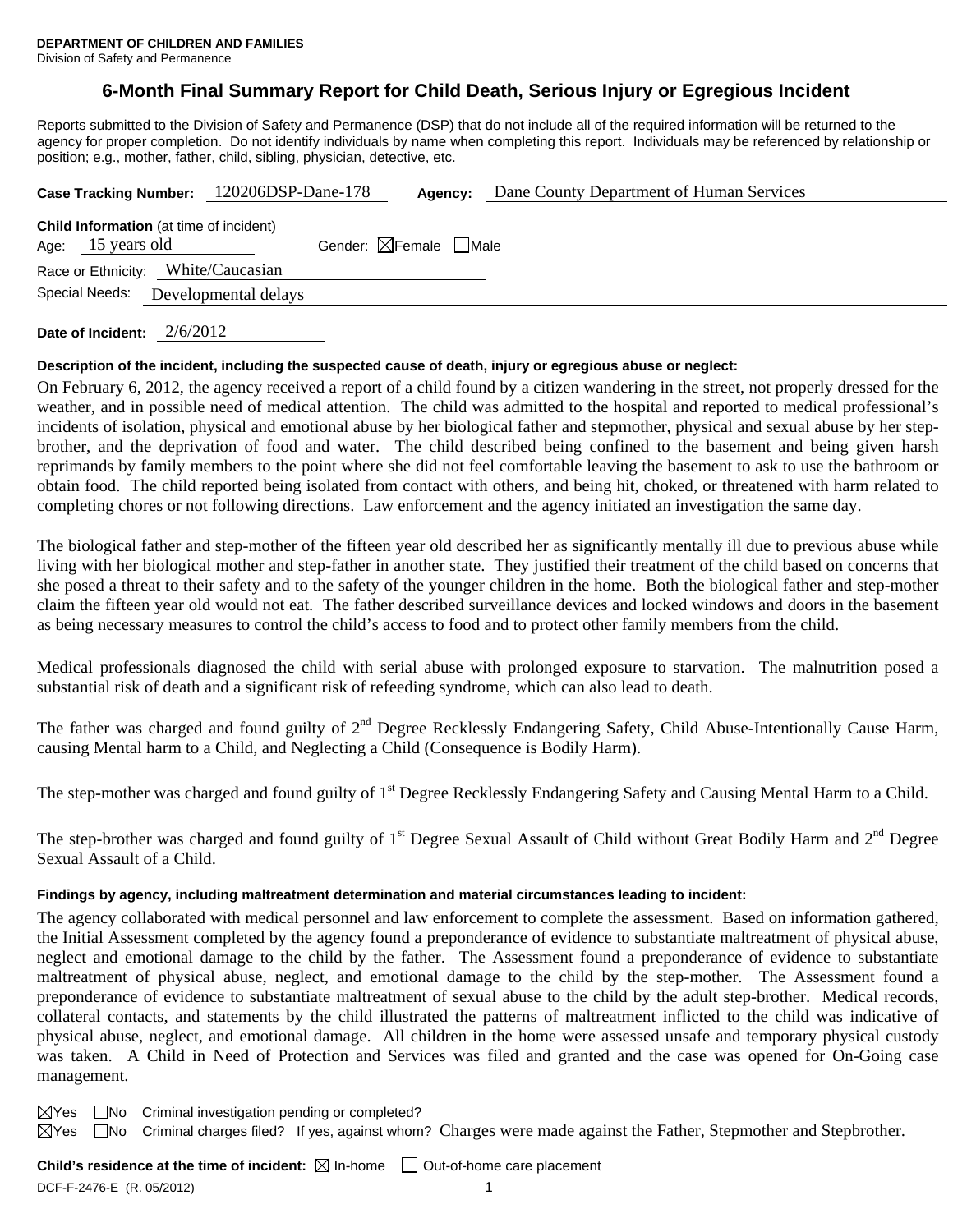Complete the appropriate following section (A. or B. based on the child's residence at the time of the incident).

#### **A. Children residing at home at the time of the incident:**

**Description of the child's family** (includes household members, noncustodial parent and other children that have visitation with the child and / or in the child's family home):

 At the time of the incident, the child resided with her father, step-mother, 18 year old step-brother, and two younger halfsiblings. The child's biological mother's parental rights were terminated several years earlier.

**Yes No Statement of Services:** Were services under ch. 48 or ch. 938 being provided to the child, any member of the child's family or alleged maltreater at the time of the incident, including any referrals received by the agency or reports being investigated at time of incident?

**If "Yes", briefly describe the type of services, date(s) of last contact between agency and recipient(s) of those services, and the person(s) receiving those services:**  N/A

**Summary of all involvement in services as adults under ch. 48 or ch. 938 by child's parents or alleged maltreater in the previous five years:** (Does not include the current incident.)

The parents requested assistance with the child and received in-home services in 2007 and again in 2008-2009. Another child in the household received services unrelated to the stepsister's needs, which ended in March 2011.

**Summary of actions taken by the agency under ch. 48, including any investigation of a report or referrals to services involving the child, any member of the child's family living in this household and the child's parents and alleged maltreater.** (Does not include the current incident.)

(Note: Screened out reports listed in this section may include only the date of the report, screening decision, and if a referral to services occurred at Access. Reports that do not constitute a reasonable suspicion of maltreatment or a reason to believe that the child is threatened with harm are not required to be screened in for an initial assessment, and no further action is required by the agency.)

May 19, 1997 – the agency screened in an allegation of maltreatment to the step-brother by a relative. Maltreatment was substantiated, and his mother was to supervise contact between her son and the relative. The case was closed.

April 8, 1998 – the agency screened in an allegation of maltreatment to the step-brother by a relative. The case record does not contain the maltreatment determination, and it appears that the case was closed in 1999.

June 6, 2006 – the agency screened in an allegation of sexual abuse to the child by her step-father while previously living with him and her biological mother in another state. The allegation was unsubstantiated, largely due to challenges obtaining information from the child, relatives and authorities in the other state. The child was determined safe with her biological father and his girlfriend (now known as the step-mother) in Wisconsin.

January 2007 – the agency received and screened in an allegation of sexual abuse to the child by her step-father. Maltreatment was unsubstantiated due to challenges obtaining information from the child and relatives. The case remained open for services for the family.

March 2007 – CPS report screened in with allegations of sexual abuse of the child by a family member and neglect to the stepbrother by his parents. During the investigation, the child was not able to provide an adequate disclosure, and the child's father and step-mother refused to allow further interviews of the children. The child went to stay with relatives. The allegation was determined "Not able to locate source." The allegation of neglect to the step-brother by his mother was unsubstantiated. The family was assisted with in-home services until the CPS case was closed in July 2007.

June 15, 2009 – CPS Report – screened out. The family was referred to a local agency for child welfare services.

September 28, 2009 – CPS Report – screened out.

May 2, 2011 – CPS Report –screened out.

**Summary of any investigation involving the child, any member of the child's family and alleged maltreater conducted under ch. 48 or ch. 938 and any services provided to the child and child's family since the date of the incident:**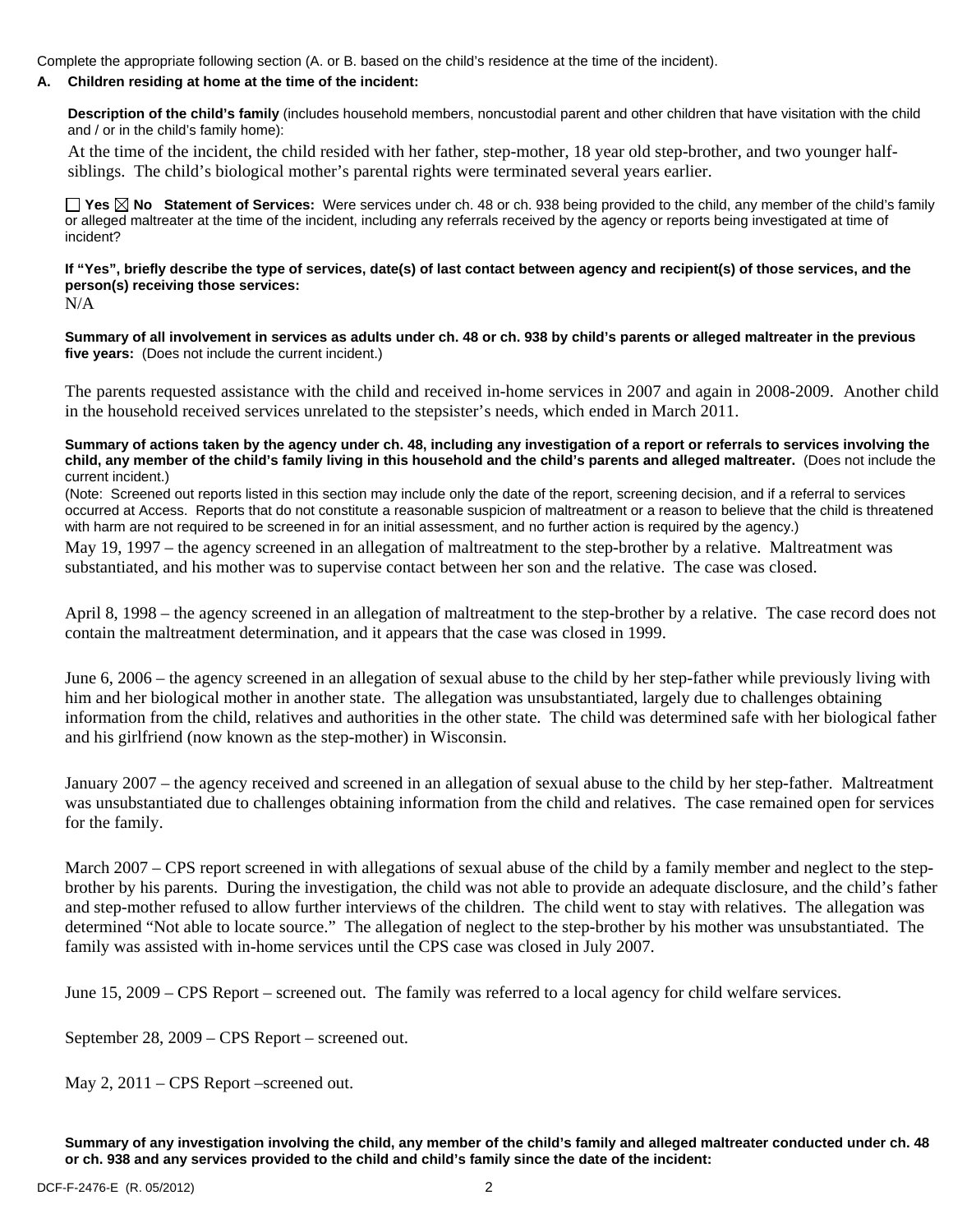The agency collaborated with medical personnel and law enforcement to complete the assessment. Based on information gathered, the Initial Assessment completed by the agency found a preponderance of evidence to substantiate maltreatment of physical abuse, neglect and emotional damage to the child by the father. The Assessment found a preponderance of evidence to substantiate maltreatment of physical abuse, neglect, and emotional damage to the child by the step-mother. The Assessment found a preponderance of evidence to substantiate maltreatment of sexual abuse to the child by the adult stepbrother. Medical records, collateral contacts, and statements by the child illustrated the patterns of abuse and neglect inflicted to the child was indicative of physical abuse, neglect, and emotional damage. All children in the home were assessed unsafe and temporary physical custody was taken. A Child in Need of Protection and Services was filed and granted and the case was opened for On-Going case management. All children who were in the home continue to receive services provided by the agency and community services. All children have a visitation schedule with each other.

### **B. Children residing in out-of-home (OHC) placement at time of incident:**

# **Description of the OHC placement and basis for decision to place child there:**

N/A.

## **Description of all other persons residing in the OHC placement home:**

N/A

**Licensing history:** Including type of license, duration of license, summary of any violations by licensee or an employee of licensee that constitutes a substantial failure to protect and promote the welfare of the child. N/A

## **Summary of any actions taken by agency in response to the incident:** (Check all that apply.)

| $\boxtimes$       | Screening of Access report                           |           | Attempted or successful reunification             |
|-------------------|------------------------------------------------------|-----------|---------------------------------------------------|
|                   | Protective plan implemented                          |           | Referral to services                              |
| $\bar{\boxtimes}$ | Initial assessment conducted                         |           | Transportation assistance                         |
|                   | Safety plan implemented                              |           | Collaboration with law enforcement                |
| <b>M</b>          | Temporary physical custody of child                  |           | Collaboration with medical professionals          |
|                   | Petitioned for court order / CHIPS (child in need of |           | Supervised visitation                             |
|                   | protection or services)                              |           | Case remains open for services                    |
| $\boxtimes$       | Placement into foster home                           |           | Case closed by agency                             |
|                   | <b>Placement with relatives</b>                      | $\bowtie$ | Initiated efforts to address or enhance community |
| $\boxtimes$       | Ongoing Services case management                     |           | collaboration on CA/N cases                       |
|                   |                                                      |           | Other (describe):                                 |
|                   |                                                      |           |                                                   |

## **FOR DSP COMPLETION ONLY:**

## **Summary of policy or practice changes to address issues identified during the review of the incident:**

Under the Child Welfare Disclosure Act (Section 48.981(7)(cr), Stats.), the DSP completes a 90-day review of the agency's practice in each case reported under the Act. In accordance with the DCF memo Series 2010-13, dated December 7, 2010 pertaining to the Child Welfare Case Review Protocol, the DSP completed an on-site review in case #120206DSP-Dane-178 and prior reports involving the family. The report found: Child Protective Services (CPS) Reports from 2006 and 2007 were in accordance with the Wisconsin Child Protective Services Standards. The CPS Reports from 2009 were screened-out in error and not in accordance with the Wisconsin Child Protective Services Standards. The CPS reports from 2011 and 2012 were handled in accordance with the Wisconsin Child Protective Services Standards.

The January 16, 2007, and March 28, 2007, Initial Assessments lacked sufficient information and analysis upon which to make accurate determinations about child safety, safety of all children in the household was not formally assessed, and collateral sources of information were either not contacted or not documented in accordance with the Wisconsin Child Protective Services Safety Intervention Standards. The Initial Assessments were not completed within the required statutory timeframe.

The Initial Assessments completed in 2012, found a preponderance of evidence to substantiate physical abuse, sexual abuse, neglect, and emotional damage. The Initial Assessment contained all required collateral sources of information, sufficient information in all areas pertaining to Present and Impending Danger Threats, and sufficient interviews. The assessment was in accordance with the Wisconsin Child Protective Services Standards.

# **Recommendations for further changes in policies, practices, rules or statutes needed to address identified issues:**

DCF-F-2476-E (R. 05/2012) 3 The DSP has worked with Dane County Department of Human Services to address issues identified during the review.